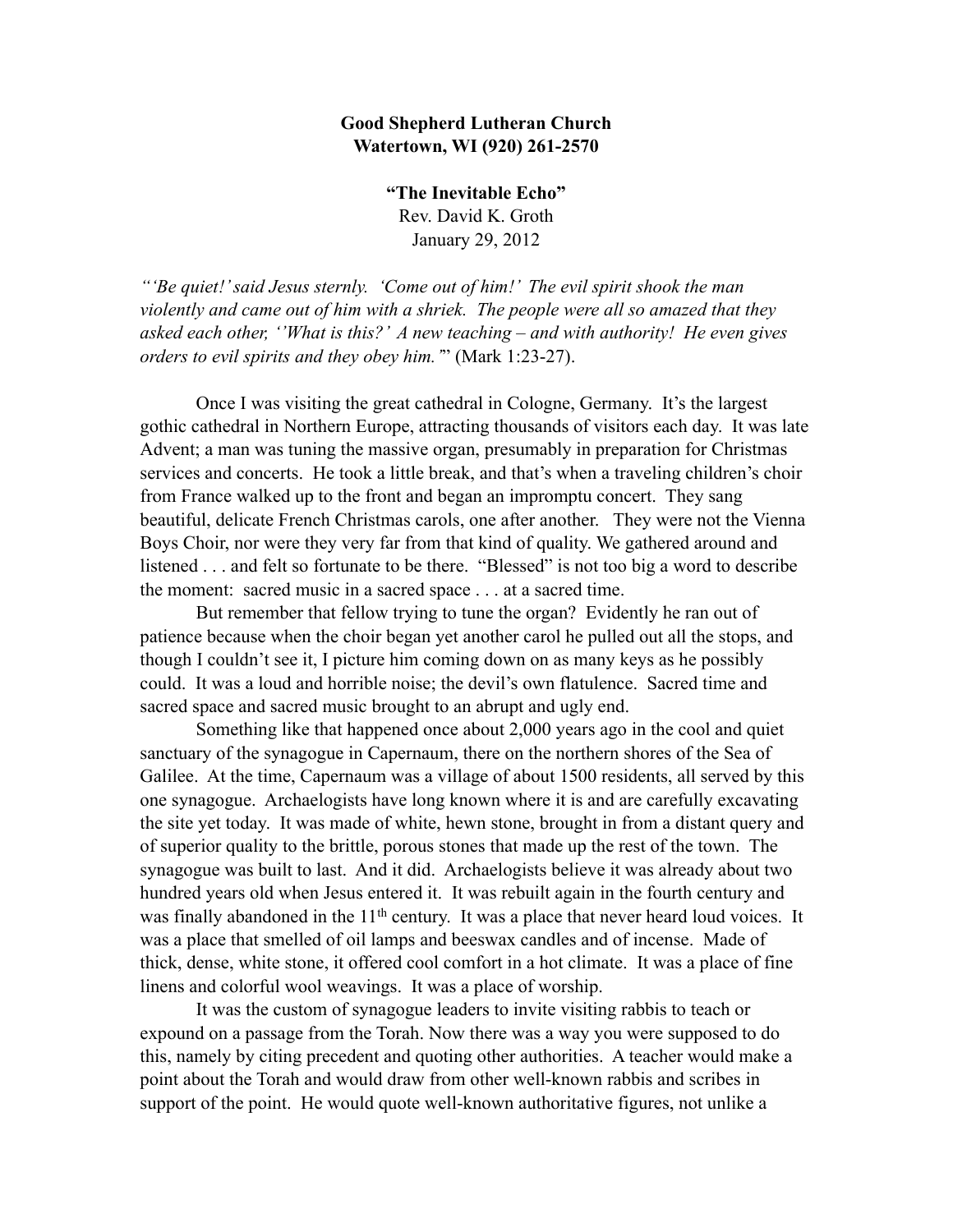lawyer today citing previous cases that have been tried. But Jesus didn't teach this way. He didn't quote others. He didn't draw from other authorities. He taught as one *having* the authority. He spoke with the finality of the voice of God. "You have heard that it was said . . . but I say to you . . ." And his words had a ring of truth to them. To those in Capernaum, it was like a breath of fresh air. They knew they were listening to something rare and special. They would remember this for the rest of their days. Quote, "They were astonished at his teaching, for he taught them as one who had authority, and not as the scribes." "Blessed" is not too big a word to describe how they felt.

Now, in the middle of this, a man suddenly starts shouting at Jesus. His words bounce off the hard walls and floors of the sanctuary. It was all so abrupt and chilling and inappropriate. Sacred time and space are violated; and once again, the pestiferous stink of the devil is in the air. That is, there's something strange about this man, something uncanny and sinister in what he says. Mark says the man has an unclean spirit. "What do you want with **us**, Jesus of Nazareth? Have you come to destroy us?"

There's nothing about this man that looks odd. He doesn't have little horns sprouting from his scalp. But it's as if the mouth saying these words is no longer in control; it has been usurped, along with the rest of him. Something else has taken over. It's frightening. "*I* know who you are" the voice says, "the Holy One of God!"

Demon possession was probably as rare a condition back then as it is today. But somehow the simple presence and the words of Jesus stir them up wherever he goes. Demons prefer quiet anonymity, I think, but Jesus has a way of agitating them, like the screws of a ship churning up the water and bringing stuff to the surface.

No one in the synagogue knows what to do about this man shouting strange things, no one but Jesus. Jesus says one word: "*phimotheti*!" "Silence!" "Muzzle it!" would also work. Immediately the quiet of the synagogue is restored. And then a few more words, "Come out of him!"

This too was a different way of doing business. Usually there would have been elaborate incantations and spells and rituals. It was all very costly, and not very effective, probably no more so than a placebo. But with Jesus, one firm, authoritative word will suffice. When the Lord says "Silence!" a demon simply must acquiesce. He has no other choice. He cannot resist. He simply must be quiet. And when Jesus says, "Come out of him!" a demon cannot resist that either. The man cries out. His body convulses. Wouldn't that be like the devil, to get in one last lick on his way out?

And did you notice this bizarre character already knows who Jesus is? He identified Jesus as "The Holy One of God." The disciples would need a whole lot more time before they came around to confessing this. Thomas wouldn't buy it until after the resurrection! But in the Gospels the demon possessed are always the first to figure it out. They know. So of all the people in Capernaum, the only one who has it right is this man possessed by an evil spirit. You recall the heavens bore witness to Jesus at his birth with the angels and the star. Now hell is also bearing witness to him. Hell understands . . . and trembles.

And isn't it interesting that even though the demon gets it right, Jesus muzzles him. Apparently, Jesus didn't want the truth out yet. There's more to do first. Moreover,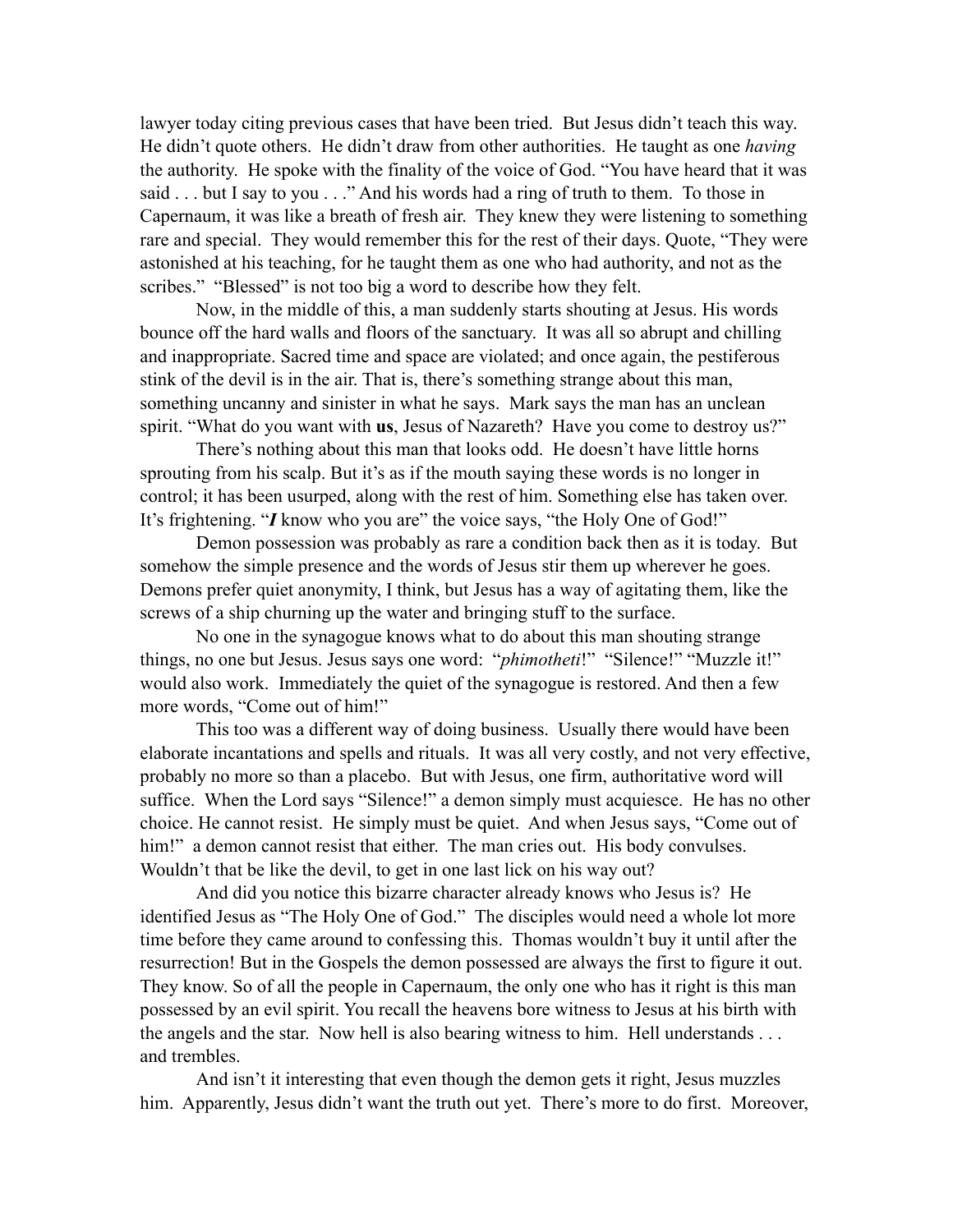he much prefers the truth to come out as a confession of faith, rather than a fearful acknowledgement. Philippians says at the end, at the name of Jesus every knee shall bow, in heaven and on earth and under the earth, and every tongue confess that Jesus Christ is Lord." Some will confess it in faith. The rest will be acknowledging what they can no longer deny. Jesus would much prefer this confession to come out of trusting faith than terrified acknowledgment.

So Jesus has just expelled this demon. The spectators in the synagogue are astonished. "What is this?" they're asking each other, wondering if their eyes and ears betrayed them or if they really did just witness something absolutely extraordinary.

In Mark, it's the first recorded miracle . . . evil surrendering to Jesus. "Come out of him!" is the command, and then comes the echo, "The evil spirit came out of him." Jesus needs only say a word and helplessly, the demons yield. Could it be the same thing going on here also went on "*in the beginning*"? When God said, "Let there be light" there's an echo, "and there was light." So when Jesus says to the raging sea, "Be quiet!" the only possible outcome is silence. When Jesus says "Little girl, I say to you, get up!" we know what's going to happen next. There will be an echo. "And the little girl got up." When Jesus says, "Lazarus, come forth" even a dead man has no other choice. When Jesus says to a paralytic, "Your sins are forgiven" well then "peace with God once more is made." When Jesus says to the same man, "Get up, take your mat and go home" you just know what the next verse is going to say.

And when Jesus says from the cross, "It is finished" he means it. It's over. The Lamb of God has taken away the sins of the world. There's nothing we need to do to add to efficacy of his death or complete it. For you, for me, for all mankind, for all time, "it is finished." We stand redeemed. And when we hear those words, "I baptize you. . ." that means now have a little child of Christ at the font. "Here we bring a child of nature; Home we take a newborn creature." When Jesus says, "Take drink, this is my blood shed for you for the forgiveness of sins" that wine has no other alternatives. It has been backed up into a corner. It is as vulnerable to God's Word as are the demons. The wine simply must concede. In fact, there is no other possible outcome than it being blood for the forgiveness of sins. Though we do not and cannot understand the why and how of it, we trust this authoritative Word. We believe in the echo. It's not a matter of whether it's possible. It's a matter of whether God said it.

When Jesus says, "Love one another as I have loved you" do we really have any other choice? He's not asking our opinion on the matter. And when he says, "Forgive one another as I have forgiven you" does that give us the permission to chew the cud of resentment? When he says, "You are the light of the world" he's not asking us to think about being the light of the world, or try harder to be the light of the world. No, ready or not, "you are the light of the world." And when he says, "Go, make disciples of all nations. . ." that means we have work to do when we wake up in the morning.

The Word of God is authoritative and powerful. When God commands something to happen, it happens. Even those who are diametrically opposed to God cannot resist his Word. You recall after his death Jesus descended into hell. He didn't go there to suffer because that was already "finished". He went there to proclaim the victory, right there in